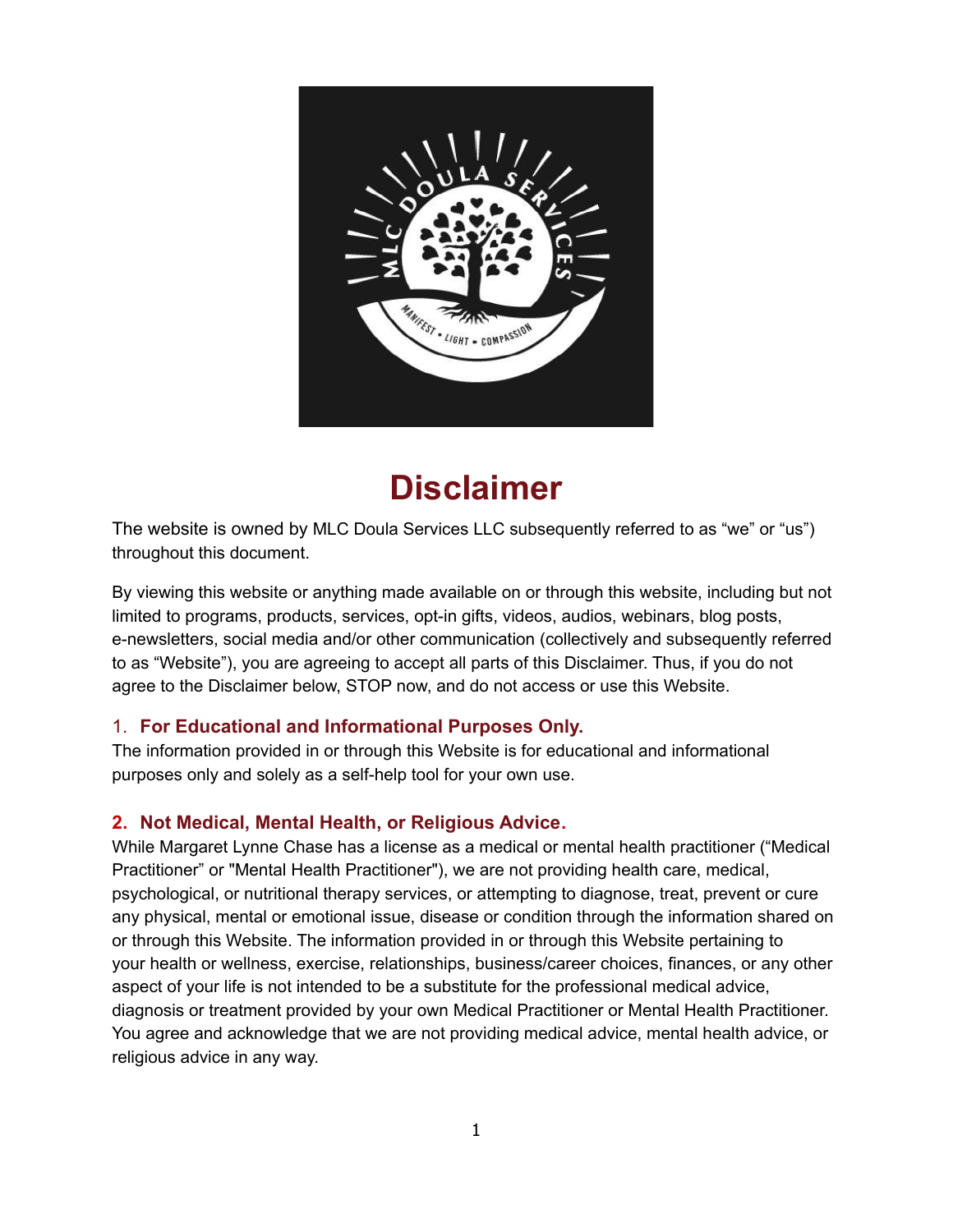Always seek the advice of your own Medical Practitioner and/or Mental Health Practitioner regarding any questions or concerns you have about your specific health or any medications, herbs or supplements you are currently taking and before implementing any recommendations or suggestions from this Website. Do not disregard medical advice or delay seeking medical advice because of information you have read on this Website. Do not start or stop taking any medications without speaking to your own Medical Practitioner or Mental Health Practitioner. If you have or suspect that you have a medical or mental health problem, contact your own Medical Practitioner or Mental Health Practitioner promptly. The information contained on this Website has not been evaluated by the Food and Drug Administration.

#### **3. Not Legal or Financial Advice.**

We are not attorneys, accountants or financial advisors, nor are we holding ourselves out to be. The information contained in this Website is not intended to be a substitute for legal or financial advice that can be provided by your own attorney, accountant, and/or financial advisor. Although care has been taken in preparing the information provided to you, always seek financial and/or legal counsel relating to your specific circumstances as needed for any and all questions and concerns you now have, or may have in the future, regarding your legal and/or financial situation. You agree that the information provided on or through our Website is not legal or financial advice.

#### 4. **Personal Responsibility.**

You aim to accurately represent the information provided to us on or through our Website. You recognize that the content shared on or through our Website is purely informational and/or educational and is not meant to replace your own judgment or the judgment of licensed professionals. You agree to use your own judgment and due diligence before implementing any idea, suggestion or recommendation from this Website to your life, family or business, or in any other manner. You accept full responsibility for the consequences of your use, non-use, or misuse of any information provided on or through this Website. You acknowledge that you are participating voluntarily in using our Website and that you are solely and personally responsible for your choices, actions and results, now and in the future, regardless of what you have read or learned on or through this Website.

#### 5. **No Guarantees.**

This Website is designed to provide you with information and/or education to support and assist you in reaching your own goals, but your success depends primarily on your own effort, motivation, commitment and follow-through. We cannot predict and we do not guarantee that you will attain a particular result using the tools and information provided on or through this Website, and you accept and understand that results differ for each individual. Each individual's results depend on his/her/their unique background, dedication, desire, motivation, actions, and numerous other factors. You fully agree that there are no guarantees as to the specific outcome or results you can expect from using the information you receive on or through this Website.

#### **6. Earnings Disclaimer.**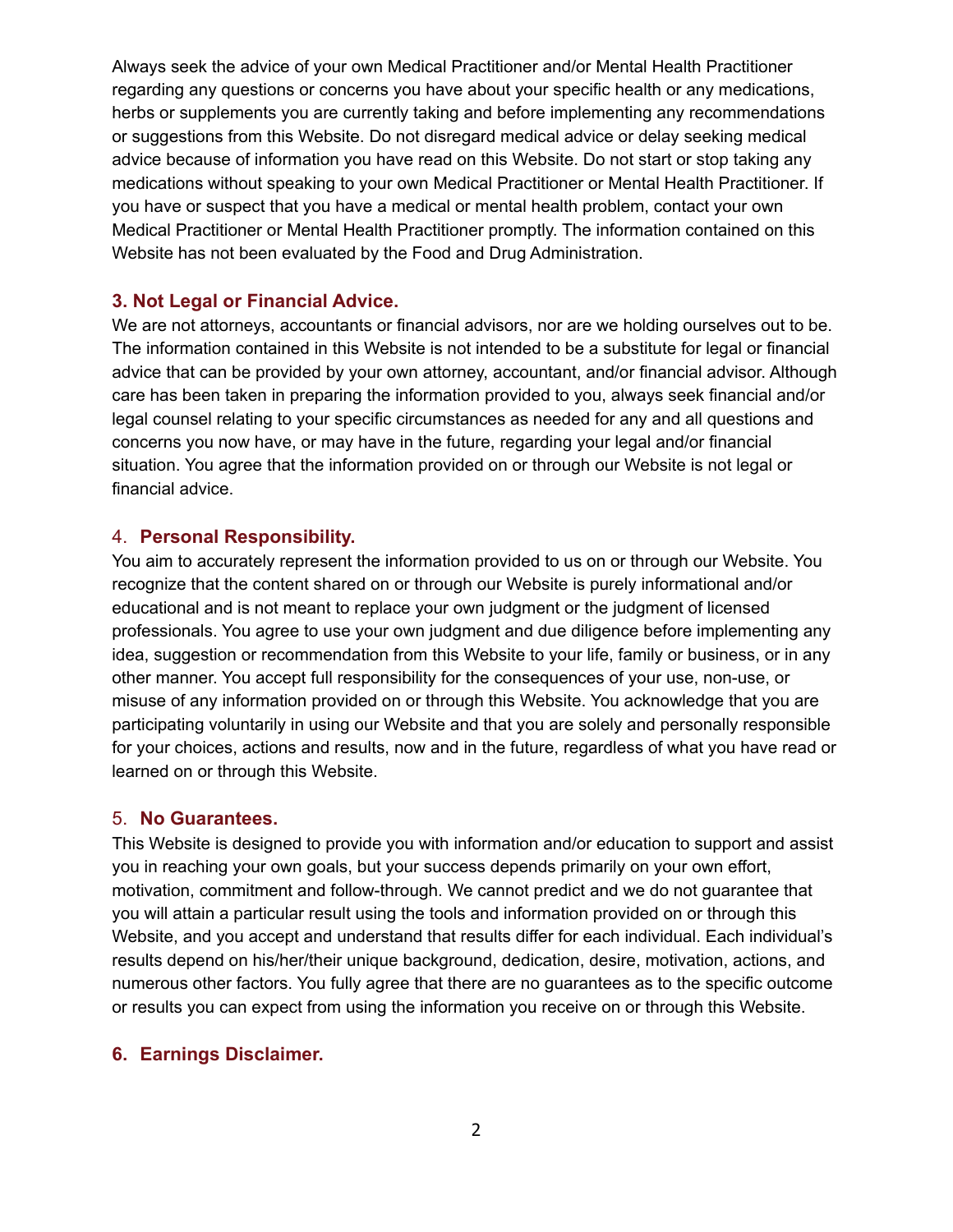There can be no assurance as to any particular financial outcome based on the use of our Website. Any earnings or income statements or examples shown through our Website are only estimates of what might be possible now or in the future. You agree that the information shared through this Website is not responsible for your earnings, the success or failure of your personal or business decisions, the increase or decrease of your finances or income level, or any other result of any kind that you may have as a result of information and/or education presented to you on or through our Website. You are solely responsible for your results.

#### 7. **Testimonials.**

We share real world experiences, testimonials, and insights about other people's experiences on or through this Website for purposes of illustration only. The testimonials, examples, and photos used are of actual clients and results they personally achieved, or they are comments from individuals who can speak to our character and/or the quality of our work. They are not intended to represent or guarantee that current or future clients will achieve the same or similar results; rather, these testimonials represent what is possible for illustrative purposes only.

#### 8. **Assumption of Risk.**

As with all situations, there are sometimes unknown individual risks and circumstances that can arise during use of the content provided on or through this Website that cannot be foreseen that can influence or reduce results. You understand that any mention of any suggestion or recommendation on or through this Website is to be taken at your own risk, recognizing that there is a rare chance that illness, injury or even death could result, and you agree to fully assume all risks.

#### **9. Limitation of Liability.**

By using this Website, you agree to absolve me of any liability or loss that you or any other person may incur from use of the information or content provided on or through this Website, and programs, products, services, or materials that you request or receive through or on this Website. You agree that we will not be liable to you, or to any other individual, company or entity, for any type of damages, including direct, indirect, special, incidental, equitable or consequential loss or damages, for use of or reliance on the content provided on or through this Website. You agree that we do not assume liability for accidents, delays, injuries, harm, loss, damage, death, lost profits, personal or business interruptions, misapplication of information, physical or mental disease or condition or issue, or any other type of loss or damage due to any act or default by us or anyone acting as our employee, agent, consultant, affiliate, joint venture partner, member, manager, shareholder, director, staff or team member, or anyone otherwise affiliated with our business, who is engaged in any manner to deliver content on or through this Website.

#### 10. **Indemnification and Release of Claims.**

You hereby fully and completely hold harmless, indemnify and release us and any of our employees, agents, consultants, affiliates, joint venture partners, members, managers, shareholders, directors, staff or team members, or anyone otherwise affiliated with my business or me from any and all causes of action, allegations, suits, claims, damages, or demands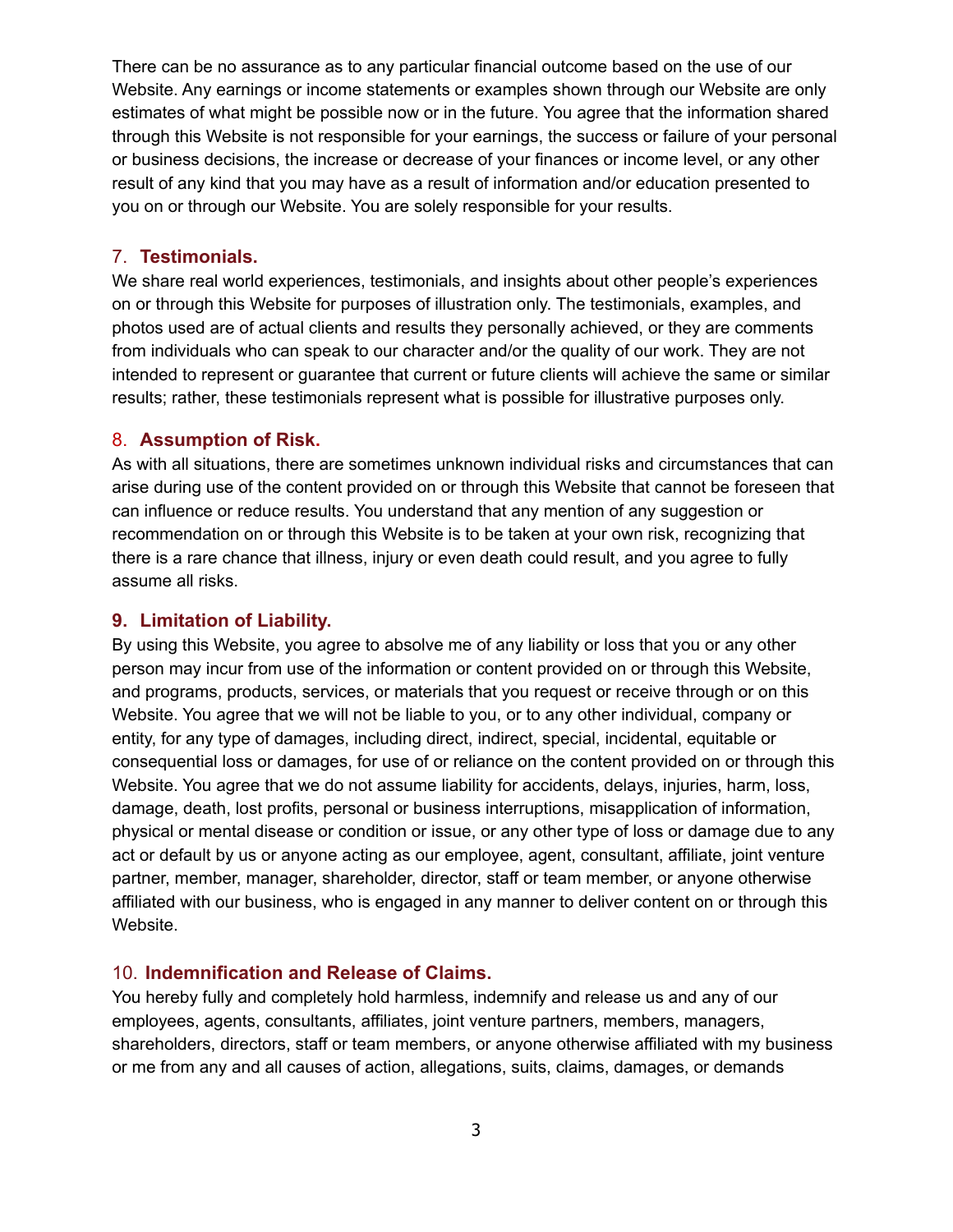whatsoever, in law or equity, that may arise in the past, present or future that is in any way related to the content or information provided on or through this Website.

## 11. **No Warranties.**

WE MAKE NO WARRANTIES RELATED TO THE PERFORMANCE OR OPERATION OF MY WEBSITE. WE MAKE NO REPRESENTATIONS OR WARRANTIES OF ANY KIND, EXPRESS OR IMPLIED, AS TO THE INFORMATION, CONTENT, MATERIALS, PROGRAMS, PRODUCTS OR SERVICES INCLUDED ON OR THROUGH THIS WEBSITE. TO THE FULLEST EXTENT PERMISSIBLE BY APPLICABLE LAW, WE DISCLAIM ALL WARRANTIES, EXPRESS OR IMPLIED, INCLUDING IMPLIED WARRANTIES OF MERCHANTABILITY AND FITNESS FOR A PARTICULAR PURPOSE.

# 12. **Errors and Omissions.**

Although every effort is made to ensure the accuracy of information shared on or through this Website, the information may inadvertently contain inaccuracies or typographical errors. You agree that we are not responsible for the views, opinions, or accuracy of facts referenced on or through this Website, or of those of any other individual or company affiliated with my business or us in any way. Because scientific, medical, technological and business practices are constantly evolving, you agree that we are not responsible for the accuracy of my Website, or for any errors or omissions that may occur.

## 13. **No Endorsement.**

References or links on or through this Website to the information, opinions, advice, programs, products or services of any other individual, business or entity does not constitute our formal endorsement. We are merely sharing information for your own self-help only. We are not responsible for the website content, blogs, e-mails, videos, social media, programs, products and/or services of any other person, business or entity that may be linked or referenced on or through this Website. Conversely, should our Website link appear in any other individual's, business's or entity's website, program, product or services, it does not constitute our formal endorsement of them, their business or their website either.

## 14. **Affiliates.**

From time to time, we may promote, affiliate with, or partner with other individuals or businesses whose programs, products and services align with ours. In the spirit of transparency, you understand and agree that there may be instances when we promote, market, share or sell programs, products or services for other partners and in exchange we will receive financial compensation or other rewards. Please note that we are highly selective and only promote the partners whose programs, products and/or services we respect. At the same time, you agree that any such promotion or marketing does not serve as any form of endorsement whatsoever. You are still required to use your own judgment and due diligence to determine that any such program, product or service is appropriate for you, your family and/or your business. You are assuming all risks, and you agree that we are not liable in any way for any program, product or service that we may promote, market, share or sell on or through this Website.